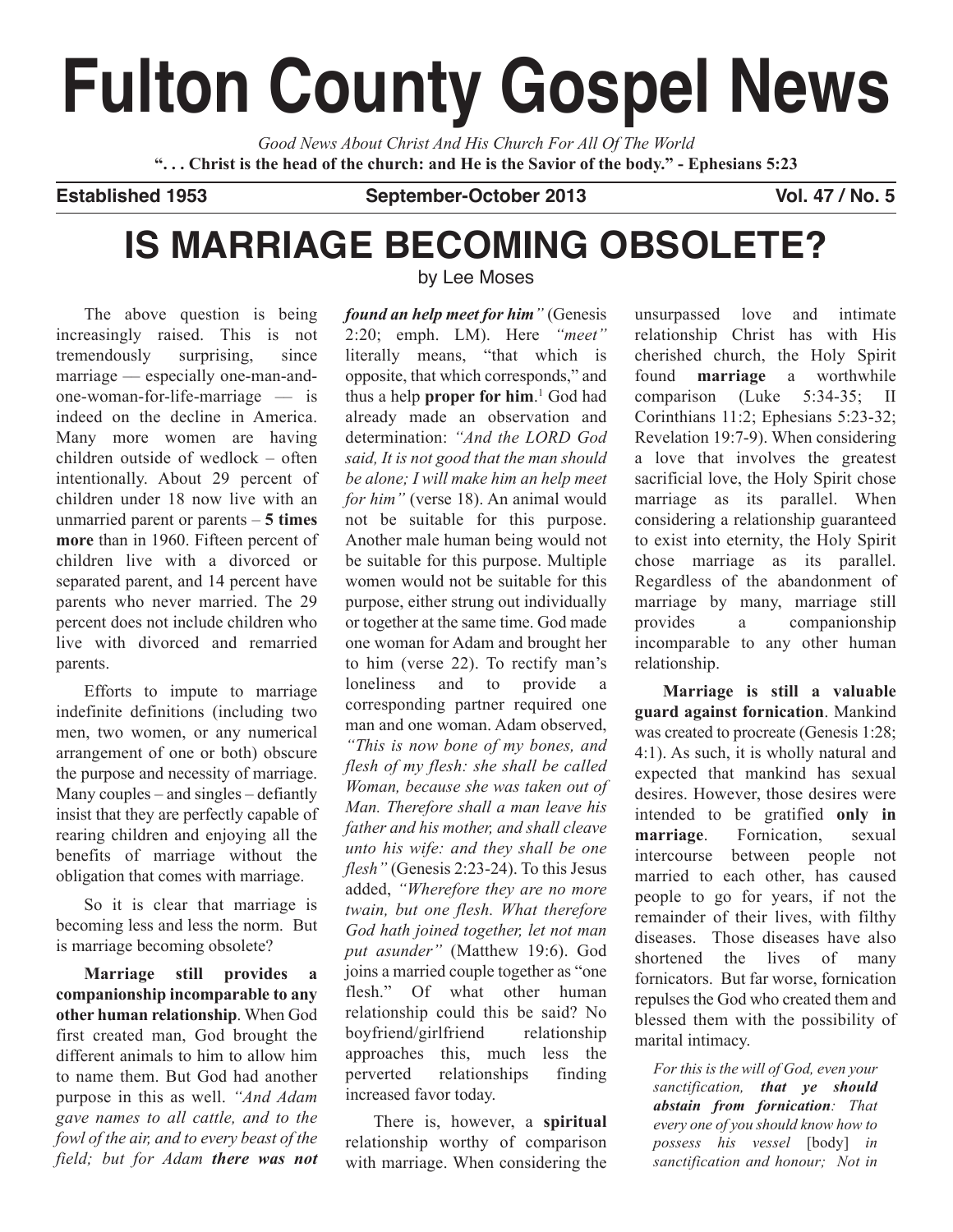#### **FULTON COUNTY GOSPEL NEWS** USPS Publication #211780

. . . is a Periodical publication issued monthly by the church of Christ at Third and Bethel (P.O. Box 251), Mammoth Spring, AR 72554-0251. **POSTMASTER: Please mail all changes of address to the above address.**

FCGN is mailed free of charge to any who care to receive it. We will be happy to add any names to the regular mailing list. If you send in a name we must have a complete address, including number and street name, or RR. or HCR number, plus box number, or a P.O. Box number and the **NINE DIGIT ZIP CODE.** This paper is supported by voluntary contributions for which we are grateful. Financial information will be furnished upon request. **Mail all address corrections or manuscripts to:**

#### **FULTON COUNTY GOSPEL NEWS** P.O. Box 251 Mammoth Spring, AR 72554

| Website  www.fultoncountygospelnews.org |
|-----------------------------------------|
|                                         |
|                                         |
|                                         |

#### *continued from page one*

*the lust of concupiscence* [*'passion of lust,'*American Standard Version], *even as the Gentiles which know not God: That no man go beyond and defraud his brother in any matter* [specifically in this matter of fornication/adultery]: *because that the Lord is the avenger of all such, as we also have forewarned you and testified. For God hath not called us unto uncleanness, but unto holiness. He therefore that despiseth, despiseth not man, but God, who hath also given unto us his holy Spirit* (1 Thessalonians 4:3-8, emph. LM).

*Flee fornication. Every sin that a man doeth is without the body; but he that committeth fornication sinneth against his own body* (1 Corinthians 6:18).

So if we are to use our bodies in a way that is pleasing to God, if we are going to use our bodies to fulfill their intended purpose, we are going to abstain from; yea, **flee** from, fornication.

But we have degenerated into a society **obsessed** with fornication.

Sexual images are splashed across television advertisements, magazine covers at the grocery store, and everywhere in between. Popular television shows and films are geared entirely around themes of fornication and adultery. One disgusting company whose sole business is to set up adulterous liaisons even advertises by the slogan, "Life is short. Have an affair." Women commonly dress in revealing attire only a prostitute would have worn publicly a few decades ago. Both men and women are far more brazen in their suggestive remarks, if not outright propositions, to each other.

The growing temptations to fornication make marriage **all the more relevant** – not obsolete.

*Now concerning the things whereof ye wrote unto me: It is good for a man not to touch a woman. Nevertheless, to avoid fornication, let every man have his own wife, and let every woman have her own husband . . . But if they cannot contain* [restrain their sexual passions], *let them marry: for it is better to marry than to burn* [*'burn with passion,'* New King James Version] (1 Corinthians 7:1-2, 9).

For those Scripturally eligible with prospects of a suitable mate, marriage is the God-provided answer to temptations to commit fornication.

**Marriage still provides the best opportunities for success**. Poverty is much more widespread in singleparent homes than it is in married families. When a child is reared in a married family, the likelihood of that child growing up in poverty **drops 82 percent**. <sup>2</sup> As one Washington think tank was forced to conclude, "Marriage is the strongest factor in reducing child poverty in the U.S."3 Married men earn much more than their single counterparts, and that goes up the longer one is married.

Success is certainly not defined altogether by one's financial wellbeing. But by numerous other

measures – health, the likelihood of violence, mental stability, even the arbitrary measure of "happiness" – marriage provides the clear advantage. *"Whoso findeth a wife findeth a good thing, and obtaineth favour of the Lord"* (Proverbs 18:22). *"Who can find a virtuous woman? for her price is far above rubies"* (Proverbs 31:10).

**Marriage still provides the best environment for children**. Children reared in arrangements other than by their two biological parents, or by two loving adoptive parents, suffer for it. According to studies performed by Swedish researchers, children raised by single parents have been found to suffer from serious psychiatric illnesses and addictions later in life. These studies also showed that girls are three times more likely to become drug addicts if they lived with a single parent, and boys are four times more likely.

Children are far more likely to become juvenile delinquents and go on to lead lives of crime when reared in single-parent homes. Many lament the high crime rates found in black communities – however, the high crime rates have nothing to do with the residents' skin color, and very little to do with their culture or even their poverty. According to a study by the Progressive Policy Institute, after controlling for single motherhood, the difference in black and white crime rates **disappeared**. So why are the crime rates higher in black communities? At least one major answer comes from the predominance of single parenthood in those communities. *"And, ye fathers, provoke not your children to wrath: but bring them up in the nurture and admonition of the Lord"* (Ephesians 6:4).

**Marriage is still God's plan**. The **world** may say, "A couple doesn't need the commitment of marriage to live together and rear children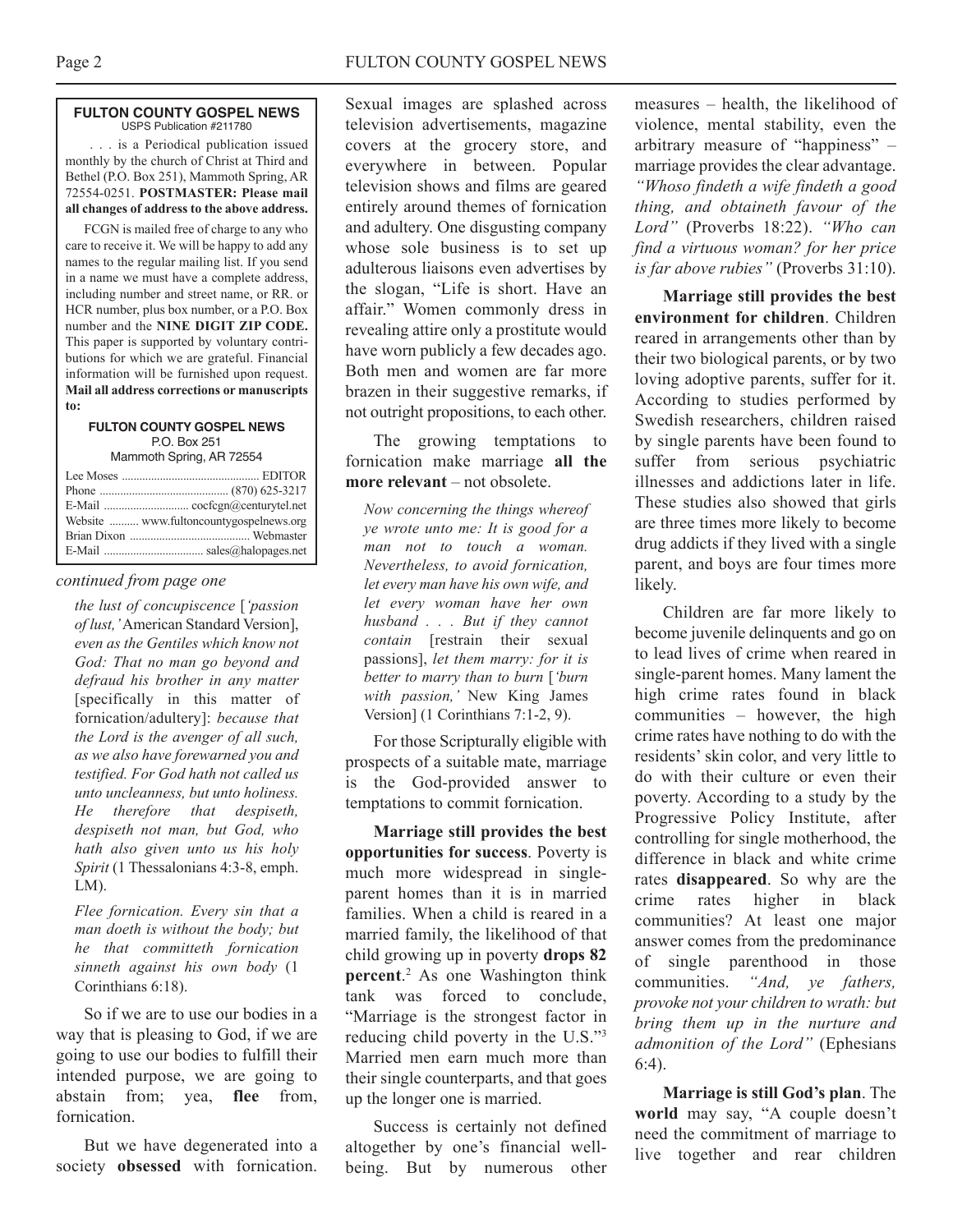successfully." The **world** may say, "Society can broadly define marriage, and it won't negatively affect society." We have considered just a few of many reasons why this is not true. But even if marriage were not so obviously superior in those aspects, the most important reason why marriage is not obsolete is because marriage is God's plan. *"For my thoughts are not your thoughts, neither are your ways my ways, saith the LORD. For as the heavens are higher than the earth, so are my ways higher than your ways, and my thoughts than your thoughts"* (Isaiah 55:8-9).

Current societal trends and current societal sentiments may seem to suggest that marriage is on its way out. However, regardless of what society at large chooses to do, marriage will **never** become obsolete in the sight of God or of His people.

<sup>2</sup> U.S. Bureau of the Census, American Community Survey, 2007–2009.

<http://factfinder2.census.gov/faces/tableservices/jsf/ pages/productview.xhtml?pid=ACS\_09\_3YR\_S1702 &prodType=table>.

<sup>3</sup> The Heritage Foundation, "Marriage Reduces Child Poverty." <http://www.heritage.org/childpoverty>.

### **"WITHOUT EXCUSE" Part Three**

#### by Lee Moses

God seeks to reconcile the sinful world to Himself that all mankind might have eternal life, yet not all the world will be reconciled to Him (2 Corinthians 5:18-21; John 5:40). Sadly, many perpetuate their failures to be reconciled to Him by conjuring up excuses, perhaps even believing that those excuses will carry them through on the Day of Judgment. However, excuses for failing to know and obey God do not excuse and will not stand.

**"Everybody else is doing it" is not an excuse**. This is an attempted excuse that children learn at a fairly young age: "All the other kids' parents let them stay up until ten o'clock"; "All the other kids' parents let them watch R-rated movies"; "All the other girls are wearing short shorts"; "All the other kids are going to this dance/drinking party." This continues into adulthood, as people continue to make excuses to themselves and to God: "Everybody else fudges a little on their taxes"; "Everybody else drives at least 10 m.p.h. over the legally mandated speed limit"; "Everybody else drinks at office parties"; "Everybody else is shacking up before getting married"; "Everybody else sleeps in on Sunday mornings instead of going to Bible class." Church leaders attempt this excuse to justify introducing religious practices of human origin: "All the denominations use instrumental music and drama to make worship services more exciting"; "So many brethren are building gymnasiums and dividing assemblies for 'children's church,'why can't we?"

However, is the legitimacy of an action established by the number of people who **do** that action? If a little girl falls into a river, and a large crowd standing by does nothing, are they all right to do nothing? What if another man finally walks up, observes the situation, and jumps in and saves the girl – did he do wrong? After all, he did not do what everyone else was doing – or not doing, as the case may be.

The Lord told Israel, *"Thou shalt not follow a multitude to do evil; neither shalt thou speak in a cause to decline after many to wrest judgment"* (Exodus 23:2). This implies that the "multitude" can very well be on the side of evil, and that the "many" can be in favor of perverting justice. But we are not to stand where they stand, or to do what they do. We are exhorted time and again to be **holy** – set apart, distinct, and consecrated to God (2 Corinthians 6:14-7:1; Hebrews 12:14; 1 Peter 1:14-16; et al.). God admonishes us, "You're **not supposed** to do what everybody else is doing." As Jesus warned,

*Enter ye in at the strait gate: for wide is the gate, and broad is the way, that leadeth to destruction, and many there be which go in thereat: Because strait is the gate, and narrow is the way, which leadeth unto life, and few there be that find it* (Matthew 7:13-14).

It is not the people doing an action, or the number of people doing an action, that makes that action right or wrong. The action is right or wrong based on what **God** has said about the action (2 Timothy 3:16-17). "If a thing is wrong, it is still wrong even if everybody does do it. If it is right, it is still right even if nobody does it."<sup>1</sup>

*For what if some did not believe? shall their unbelief make the faith of God without effect? God forbid: yea, let God be true, but every man a liar; as it is written, That thou mightest be justified in thy sayings, and mightest overcome when thou art judged* (Romans 3:3-4).

God is right. His word is right (Psalm 33:4). Anybody who suggests that one should follow the crowd rather than God is a liar. And anyone who "loveth" or "maketh" the lies of the multitude rather than the truth of God will be excluded from His heavenly city (Revelation 22:15).

**"Everybody else is doing** *worse***" is not an excuse**. Others, some well aware that the way of the multitude is the way of destruction, find assurance of their salvation simply because they are not as wicked as others are. They view themselves as good, decent people, and thus believe that heaven is theirs. They often contrast their own goodness with the worst of humanity, such as Hitler, Stalin, or Osama bin Laden. They may even be able to correctly esteem their own morality and generosity above that of many

<sup>1</sup> s.v. neged, in Ludwig Koehler and Walter Baumgartner, *The Hebrew and Aramaic Lexicon of the Old Testament,* ed. Johann Jakob Stam, trans. M. E. J. Richardson (Leiden: Brill, 1994).